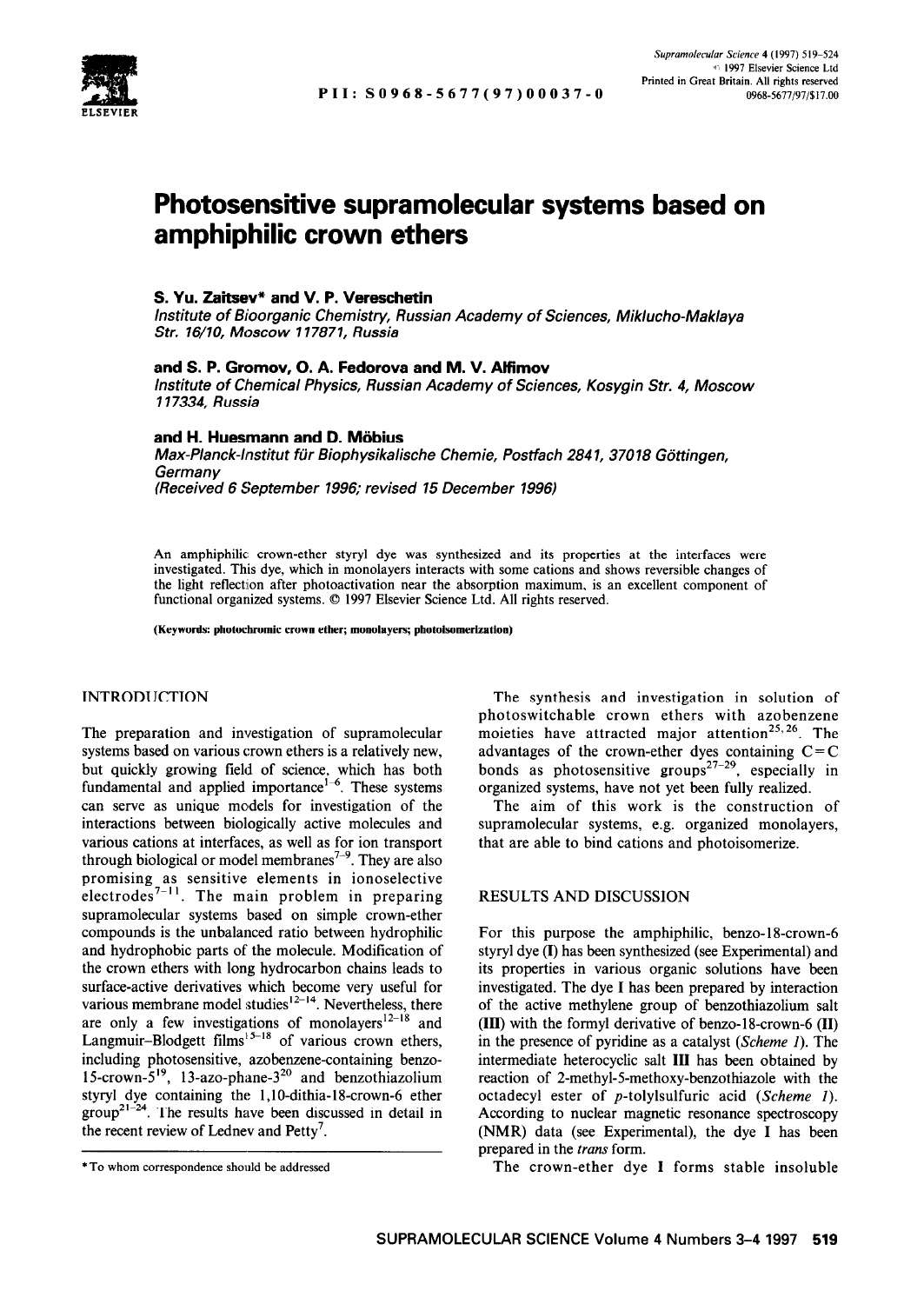

**Scheme 1** 



Figure I Surface pressure/molecular area **(l-3)** and surface potential/molecular area (46) isotherms of monolayers of the crown-ether dye 1 on distilled water (1, 4) and  $1 \text{ mM}$  solutions of KCl (2, 5) or NaCl (3, 6) at  $18^{\circ}\text{C}$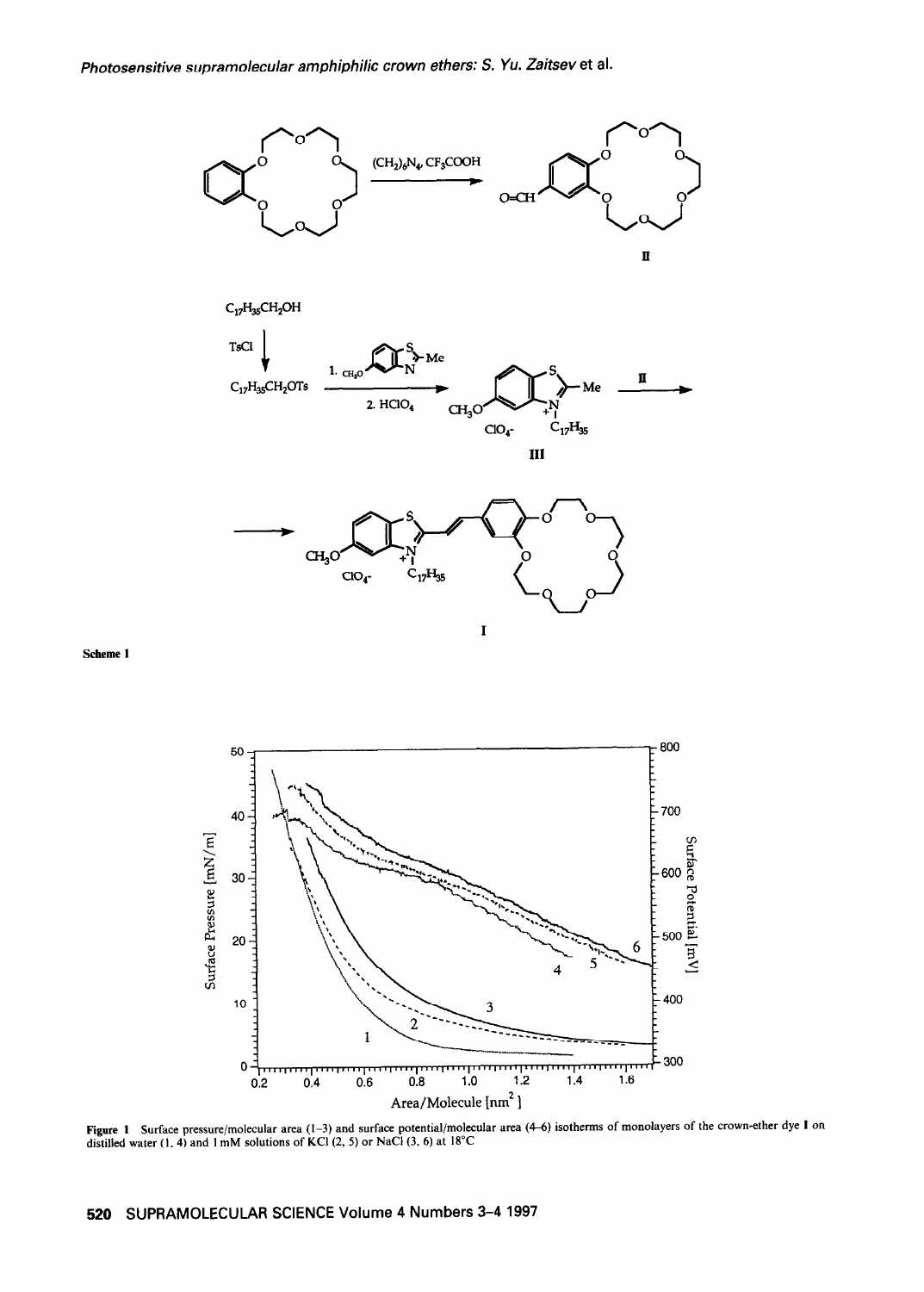monolayers on water (collapse pressure of about  $52 \text{ mN m}^{-1}$ ) and various aqueous salt subphases (Figure 1). The area per molecule of the dye **I** is smallest on water and increases with increasing salt concentration in the aqueous subphase. For example, at  $30 \text{ mN m}^{-1}$  the values of the area are  $0.39 \text{ nm}^2 \text{ molecule}^{-1}$  on distilled water and  $0.46 \text{ nm}^2$  molecule<sup>-1</sup> on 1 mM NaCl solution (Figure 1, curves  $1-3$ ). This is evidence for the existence of a dye-cation complex in the liquid-condensed monolayer because of the strong interaction of  $Na<sup>+</sup>$  with the polyether ring of the dye **I** molecule. In contrast, the area per molecule of dye **I** on 1 mM KC1 at surface pressure of about  $30 \text{ mN m}^{-1}$  (0.40 nm<sup>2</sup> molecule<sup>-1</sup>) is close to that on distilled water. There are two possibilities to explain this phenomenon: (1) at high pressures the cation is squeezed out of the polyether ring because of the formation of a weak complex and (2) the dye  $I-K^+$ complex still exists, but it reorients in the liquidcondensed monolayer in the same manner as uncomplexed molecules. The second explanation is more reasonable, taking into consideration the differences in the surface potential/molecular area isotherms of dye  $I$ on water and KCl subphase (*Figure 1*, curves  $4-6$ ) and our previous knowledge of the complexation in 13-azophane-3 crown-ether monolayers<sup>20</sup>. A stronger interaction between monolayers of the dye I and Na<sup>+</sup> from the aqueous subphase, as compared with  $K^+$ , correlates with the previously published data on monolayers of the surface-active derivatives of dibenzo-18-crown- $6^{12-14}$ . These data are in contrast with those obtained for water-soluble crown ethers<sup>1-6</sup>; however, such a comparison is not correct because the dye **I** and the surface-active derivatives of dibenzo-18-crown- $6^{12-14}$ are not soluble in water.

The surface potential,  $\Delta V$ , of monolayers of the dye **I** has the smallest value on water and increases in the presence of alkali metal cations in the aqueous subphase in the whole range of molecular areas and surface pressures. These differences are already pronounced at low surface pressures  $(3-5 \text{ mN m}^{-1})$ . For example, at a fixed molecular area of 1.4 nm<sup>2</sup> molecule<sup>-1</sup>, the  $\Delta V$ values of dye I in monolayers on water, 1 mM KCl and NaCl are 471, 502 and 510 mV, respectively (*Figure 1*). Even higher differences in the  $\Delta V$  values on various salts and water are observed at higher surface pressures and lower molecular areas. According to the increased ionic strength in the case of 1 mM KC1 or NaCl salt solutions compared with water, a decrease of  $\Delta V$  is expected. The enhanced values of  $\Delta V$  clearly indicate complex formation not only for NaCl, but also for KCl at high surface pressures. In contrast, a lowering of the surface potential was found for monolayers of dye **I** in the presence of HClO<sub>4</sub> in the aqueous subphase compared with water, showing an example of non-specific interactions, as was described first for the analogue of the dye I in the publications of Lednev and Petty<sup>21-24</sup>.

The reflection spectra (plotted as the difference,  $\Delta R$ , between the reflectivity of the monolayer-covered subphase and that of the clean subphase<sup>30</sup>) of dye I monolayers on distilled water show a strong band in the range 400-500nm with a shift of the maximum from 446nm to 438 nm by increasing the surface pressure from 5 to 30mNm-' *(Figure* 2). There is also a less intense band at 330-340 nm wavelength, which increases with increasing surface pressure *(Figure* 2). This increase in the reflection intensity is due to the increasing surface density of the chromophores by monolayer compression. The shift in the reflection



**Figure 2** Reflection spectra of monolayers of the crown-ether dye I on distilled water at 5 (1), 10 (2), 15 (3), 20 (4) and 30 mN m<sup>-1</sup> (5) at 18°C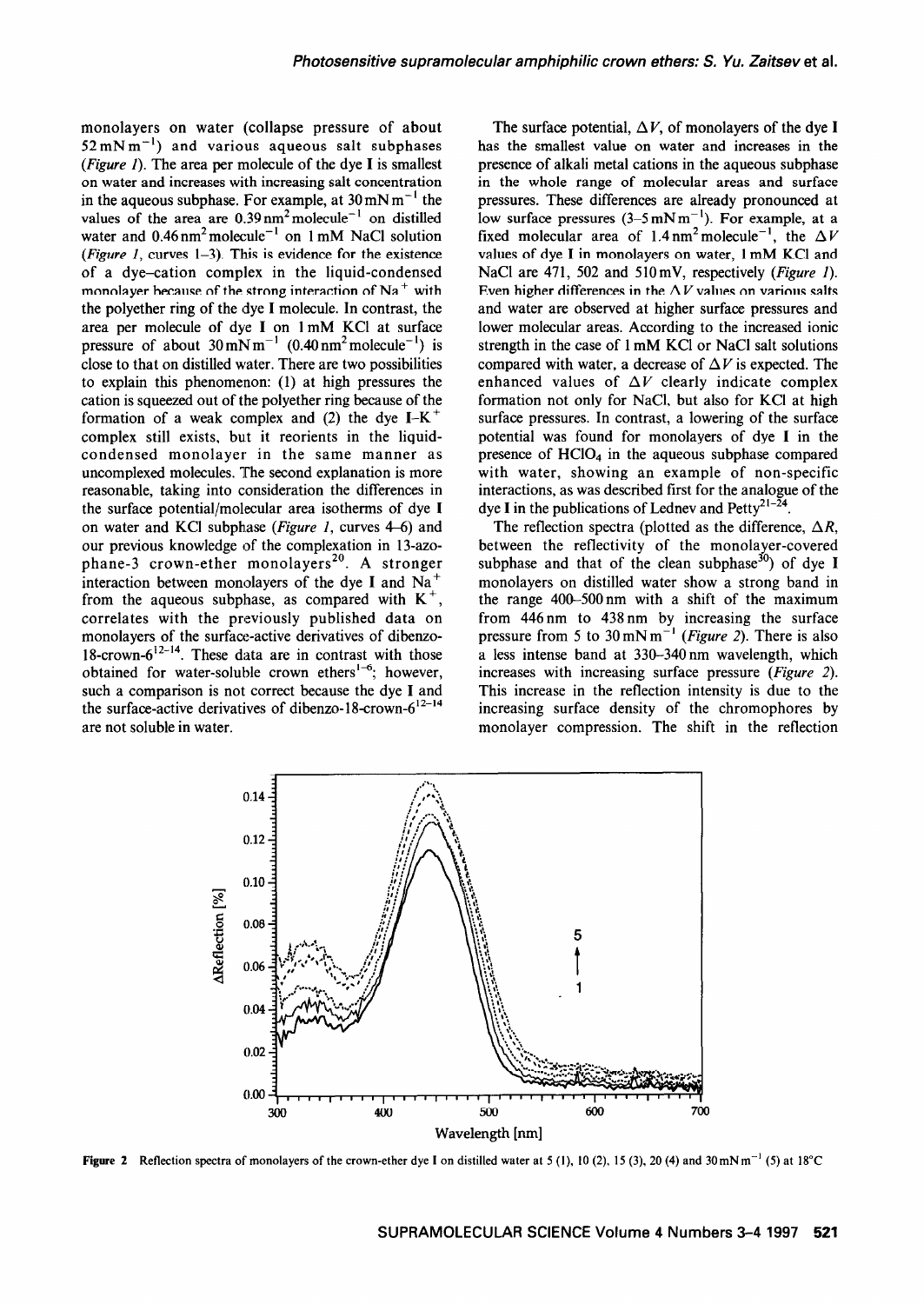band maximum is not observed in the presence of various salts or  $HC1O<sub>4</sub>$  in the aqueous subphase (even at 1 mM concentration) and in the mixed monolayers of dye I with surface-active substances, such as the negatively charged dipalmitoylphosphatidic acid (DPPA) (Figure 3). We ascribe this effect to the inhibition of aggregate formation that takes place in the monolayers of pure dye I, especially at high surface pressures. This is in agreement with results obtained for the close analogue of dye I in monolayers on  $HCIO<sub>4</sub>$ , described in detail in references 21-24.

The aggregates can be formed by interaction of the positively charged ammonium groups of one molecule of dye I with the crown-ether ring of the other, as was suggested<sup>21-24</sup> for analogues of such crown ethers in Langmuir-Blodgett films on hydrophobic glass slides. In this case, complexation with a cation or simply dilution of monolayers of dye I with DPPA disturbs the interactions between dye I molecules and restores the monomeric form. Additional evidence for this explanation is the increase in the reflection intensity for dye I monolayers on salt solutions,  $HCIO<sub>4</sub>$  or even in the mixed monolayers, as compared with that on distilled water.

Monolayers of pure dye I on various aqueous salt subphases, as well as mixed monolayers with DPPA on water (Figure 4), showed a sharp decrease of reflection intensity at the maximum of the band at



**Figure 3** Reflection spectra of the crown-ether dye I (1) and the mixture of dye I:DPPA = 1:1 (M/M) (2, 3) in monolayers on distilled water (2) or 10 mM KCl subphase (1, 3) at  $20 \text{ mN m}^{-1}$  and  $18^{\circ}$ C



Figure 4 Reversible changes of the reflection intensity for the mixture of dye I:DPPA = 1:1 (M/M) in monolayers on distilled water at  $8 \text{ mN m}^{-1}$ by illumination with 438 nm and dark relaxation  $(1,$  light on;  $\uparrow$ , light off)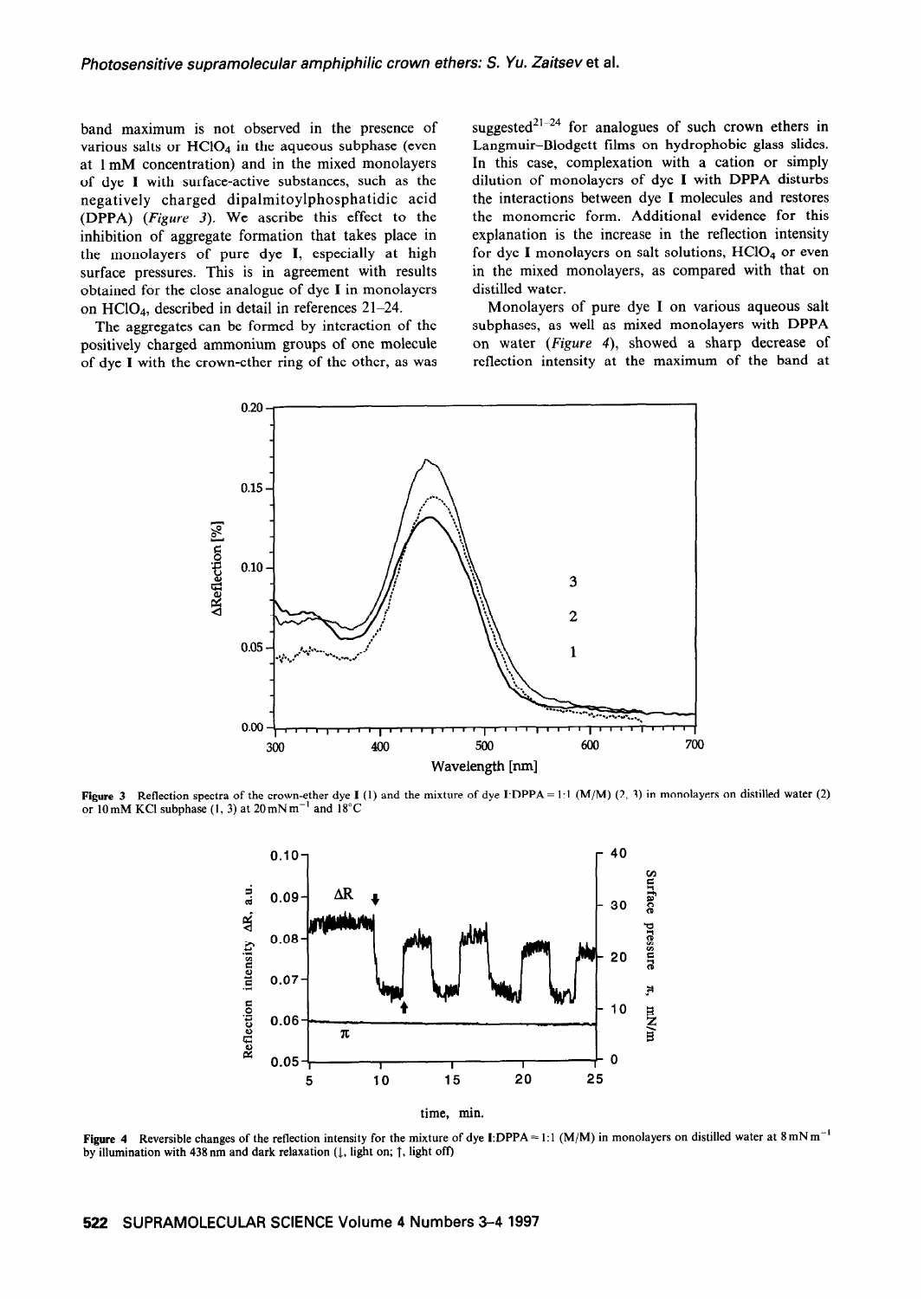446nm within a few seconds by illumination with light of wavelength 438 nm, i.e. close to the maximum of the band. When the reflection intensity,  $\Delta R$ , had become constant, the light was switched off, and an increase of the reflection intensity was observed to almost the initial values (Figure 4). These reversible changes in the reflection intensity arise from *trans-cis*  and  $cis$ -trans isomerizations of the  $C = C$  bond in dye I molecules. In contrast, the pure dye I monolayers did not show any changes during illumination under the same conditions. This is another effect proving an aggregation of the dye I molecules on water subphases that prevents photoisomerization. Thus, the reversible changes in the reflection intensity (trans-cis-trans isomerization) can be observed only for nonaggregated dye I molecules in mixed monolayers with lipids and/or in the presence of various cations in the aqueous subphase.

The authors anticipate that the approach described here will be useful for the construction of supramolecular systems combining various functions, such as self-organization, ion recognition and photoisomerization.

## EXPERIMENTAL

### *Syntheses*

*2-Methyl-5-methoxy-3-octadecylbenzothiazolium perchlorate* (III). 1-Octadecanol (2 g, 5 mM) was dissolved in 50 ml of  $CH_2Cl_2$  and 0.5 ml of  $Et_3N$  was added. The reagents were mixed and a solution of tosyl chloride  $(0.8g, 5mM)$  in CH<sub>2</sub>Cl<sub>2</sub> was added. The reaction mixture was kept at 40°C for 40 h. After cooling, the mixture was reacted with water to leave the amine salt and  $CH_2Cl_2$  was evaporated off under vacuum conditions. The resulting residue was purified by column chromatography using diethyl ether as eluent. Thus, 1.18 g (56%) of octadecyl ester of p-tolylsulfuric acid, m.p.  $61-63^{\circ}$ C, was prepared. The obtained ester (1 g, 2.3 mM) and 2-methyl-5 methoxybenzothiazole (0.22 ml, 2.3 mM) were heated at 150°C for 3 h. The resulting product was dissolved in hot benzene and, after cooling, the last of the precipitate of tosyl 2-methyl-5-methoxy-3-octadecylbenzothiazolium was formed. The salt was filtered and dissolved in hot methanol. Then 0.5ml of concentrated  $HClO<sub>4</sub>$  was added to the hot methanol/ salt solution. After cooling, the perchlorate of 2 methyl-5-methoxy-3-octadecylbenzo-thiazolium (III) (0.7g, 61%) precipitated out and was separated, m.p. 125°C.

<sup>1</sup>H-NMR (CDCl<sub>3</sub>,  $\delta$ ppm): 0.8 (m, 3H, CH<sub>3</sub>), 1.2  $(m, 30H, 15CH<sub>2</sub>), 1.6, (m, 2H, CH<sub>2</sub>), 1.9 (2H, CH<sub>2</sub>),$ 3.15 (s, 3H, CH<sub>3</sub>), 4.00 (s, 3H, CH<sub>3</sub>O), 4.65 (t, 2H, CHz), 7.65 (t. H, heterocycle), 7.75 (t, H, heterocycle), 7.9 (d, H, heterocycle), 8.1 (d, H, heterocycle). Found (%): C, 61.92; H, 8.35; N, 2.65.

Calculated (%): C, 62.19; H, 8.83; N, 2.79. General formula:  $C_{26}H_{44}CINO_{4}S$ .

*2-(2,3,5,6,8,9,11,12,14,15-0ctahydro-1,4,7,10,13,14 benzohexaocta-cyclooctadecen-19-yl)ethenyl-5-methoxy-3-octadecylbenzothiazolium perchlorate* (I). Pyridine (0.1 ml) was added to a solution of the heterocyclic salts III  $(0.27 g, 0.5 mM)$  in 10 ml anhydrous ethanol  $4'$ formylbenzo- 18-crown-6. The mixture was boiled for 14h, then the ethanol was evaporated off and the residue, after the washing with benzene and diethyl ether, was recrystallized from anhydrous methanol. 0.17g (43%) of the dye I with m.p. 89°C was obtained.

<sup>1</sup>H-NMR (CDCl<sub>3</sub>,  $\delta$  ppm): 0.86 (m, 3H, CH<sub>3</sub>), 1.25  $(m, 32H, 16CH_2), 1.50$   $(m, 2H, CH_2), 3.60$   $(s, 4H,$ 2CH<sub>2</sub>O), 3.65 (m, 4H, 2CH<sub>2</sub>O), 3.69 (m, 4H, 2CH<sub>2</sub>O), 3.90 (m, 4H, 2CH<sub>2</sub>O), 4.02 (s, 3H, CH<sub>3</sub>O), 4.25 (m, 4H, 2CH20), 5.05 (t, 2H, CH2), 7.10 (d, lH, benzocrown ether), 7.40 (m, lH, benzocrown ether), 7.55 (m, lH, heterocyclic), 7.62 (s, lH, benzocrown ether),  $7.73$  (s, 1H, heterocycle),  $7.9$  (d, 1H, H $\alpha$ ,  $J_{trans}$  = 15.6), 8.15 (d, 1H, H $\beta$ ,  $J_{trans}$  = 15.6), 8.2 (d, 1H, heterocycle). Found (%): C, 63.21; H, 7.88; N, 1.59. Calculated (%): C, 63.05; H, 8.17; N, 1.67. General formula:  $C_{44}H_{68}CINO_{10}S$ .

### *Methods*

'H-NMR spectra were obtained on a Brucker WM- $400$  SY spectrometer using SiMe<sub>4</sub> as an internal standard.

Monolayers of dye I, dipalmitoylphosphatidic acid (DPPA) and their mixtures were prepared and investigated on a self-made rectangular Teflon trough (area,  $355 \text{ cm}^2$ ; depth, 1 cm) with using the Wilhelmy principle for surface pressure and a vibrating plate condenser for surface potential measurements, respectively.  $10-20 \mu l$  of the dye I or DPPA  $1 \text{ mM}$ solutions in chloroform were spread with a microsyringe onto distilled water or aqueous salt subphases. As a standard procedure, monolayers were rested for 5 min before compression to allow sufficient evaporation of solvent and to reach equilibrium of the initial surface pressure and surface potential. Then, the surface pressure  $(\pi)/$ molecular area  $(A)$  and surface potential  $(\Delta V)/$ molecular area  $(A)$  isotherms were recorded simultaneously during continuous compression of the monolayer by a movable barrier at a constant rate of  $20 \text{ cm}^2 \text{ min}^{-1}$ . The temperature was  $20.0 \pm 0.5$ °C. The accuracies of the parameter measurements were as follows:  $\pm 0.1 \text{ mN m}^{-1}$  for  $\pi$ , 2 mV for  $\Delta V$  and  $\pm 0.01$  nm<sup>2</sup> molecule<sup>-1</sup> for A.

### ACKNOWLEDGEMENT

This work was supported by the Deutsche Forschungsgemeinschaft (FRG) grant 436 RUS 113/56.